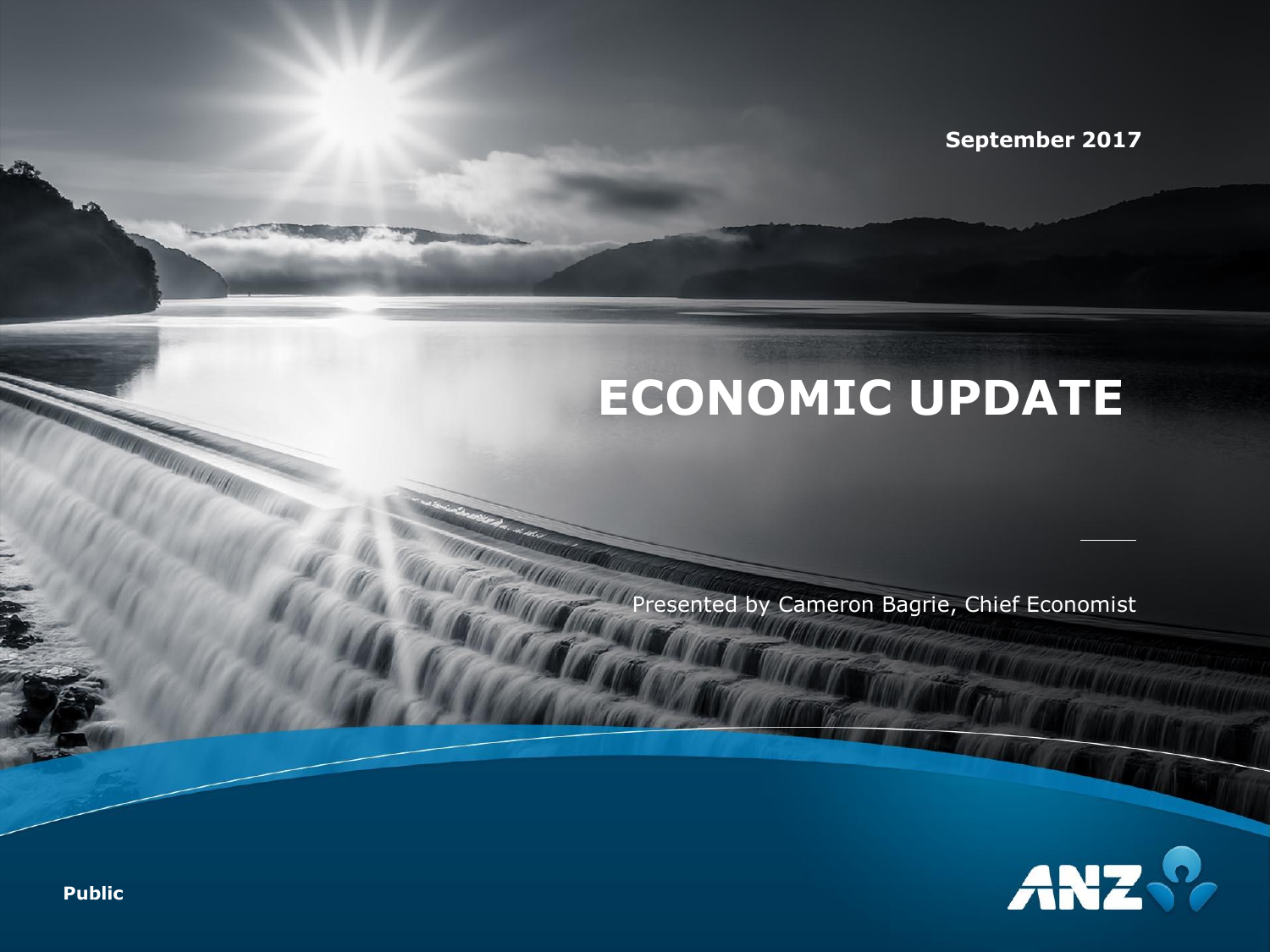#### **For the "bulls"**

- **Concerted global upswing;** even Europe lifting
- **Unemployment falling** around the globe
- **Interest rates lower for longer**
- **All about liquidity** and it's abundant
- **Low volatility**
- **Greater unity in some regions offsetting Trump**
- **China reins supreme**
- **AI / robotics / technology** is game-changing
- **Fiscal policy slowly moving into gear**
- **Earnings are good**
- **Western world private sector balance sheets have been repaired**

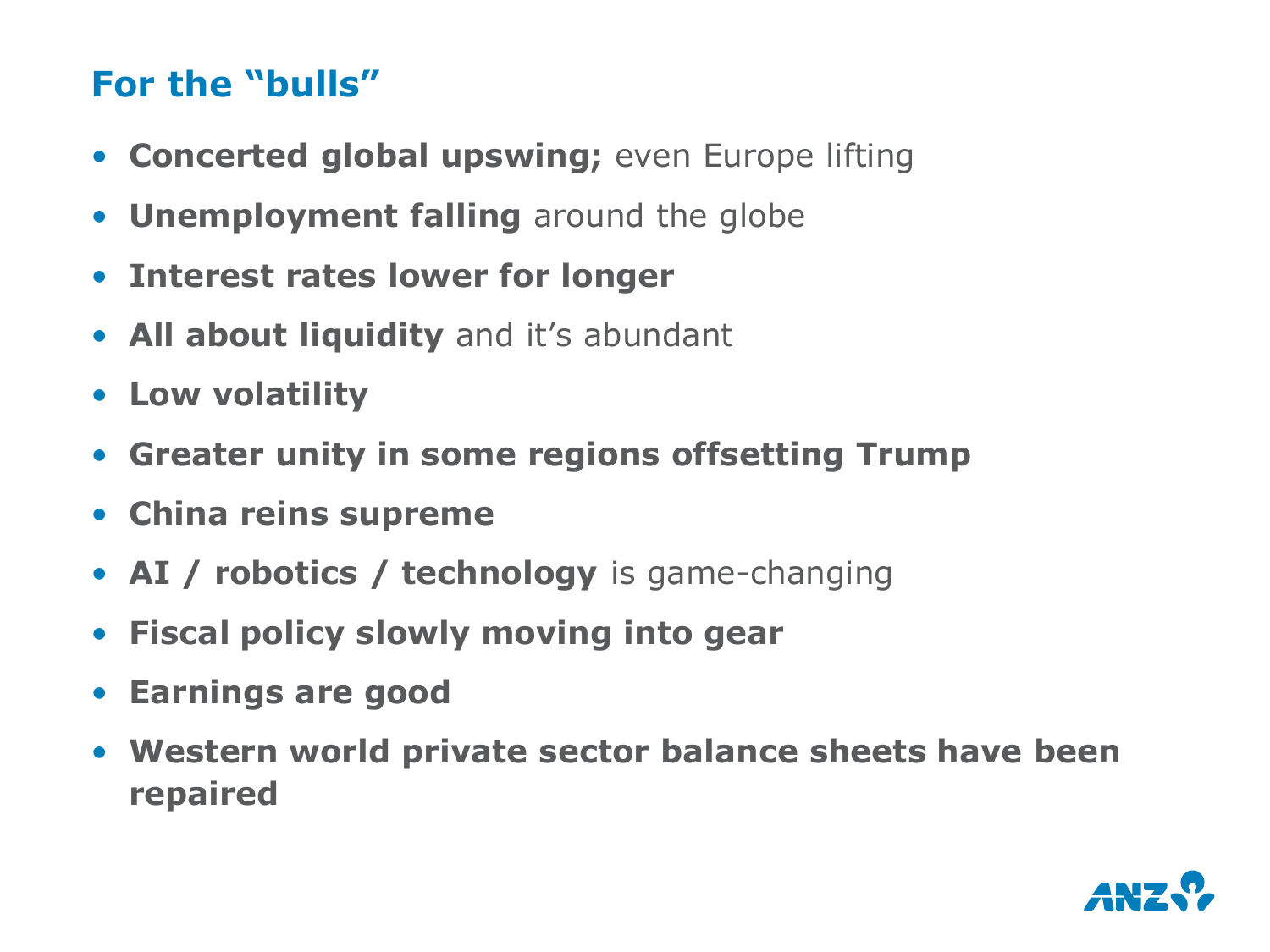#### **The four horseman of the apocalypse**

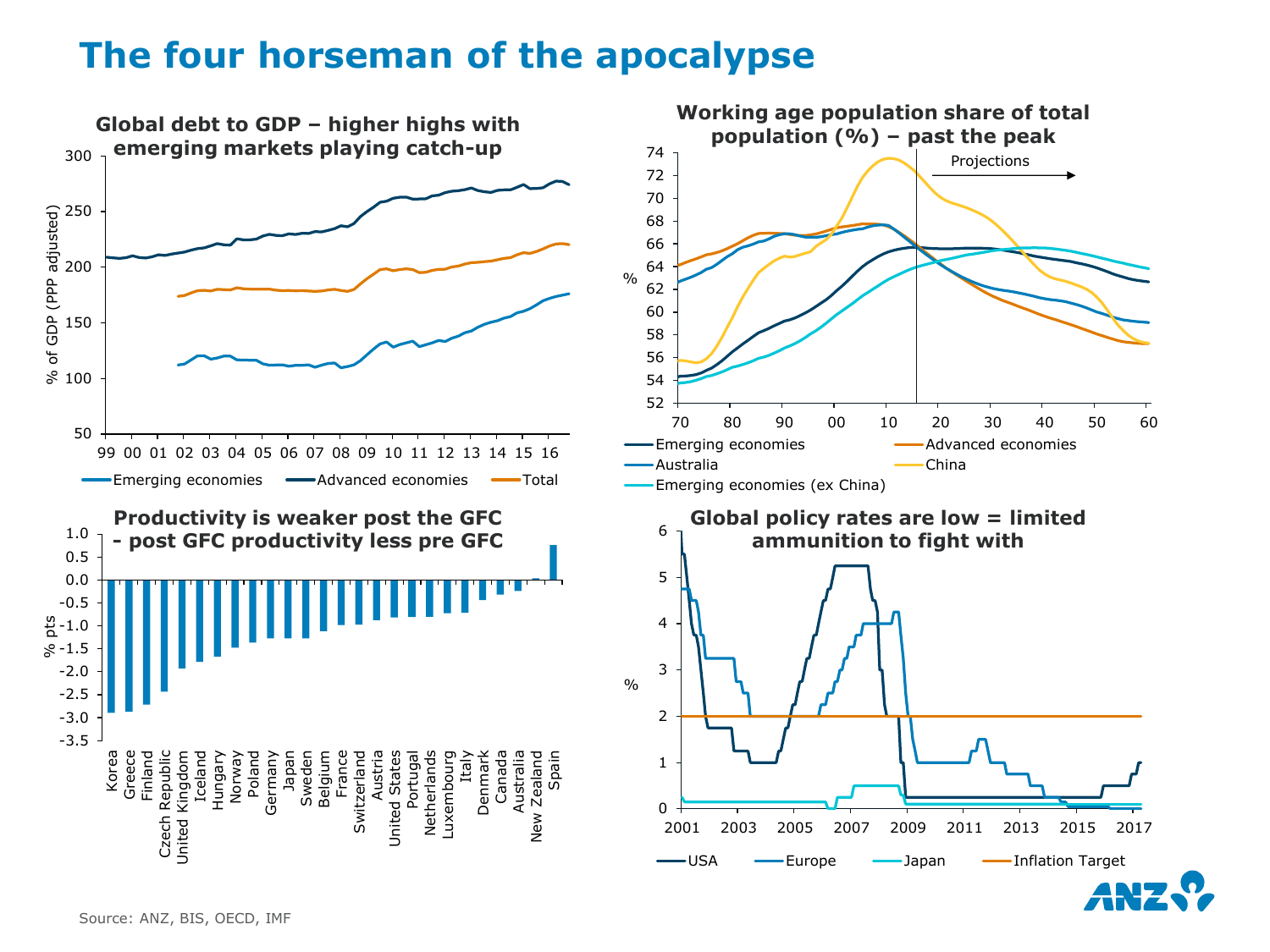#### **The influence of broad money has been pervasive**



#### **Broad money v nominal GDP growth 1980-2013**

#### **…but more debt is adding less incrementally to GDP and regulation is impeding credit facilitation as financial stability concerns impact**



Source: Tim Congdon, Institute of International Monetary Research, 3 November 2016, ANZ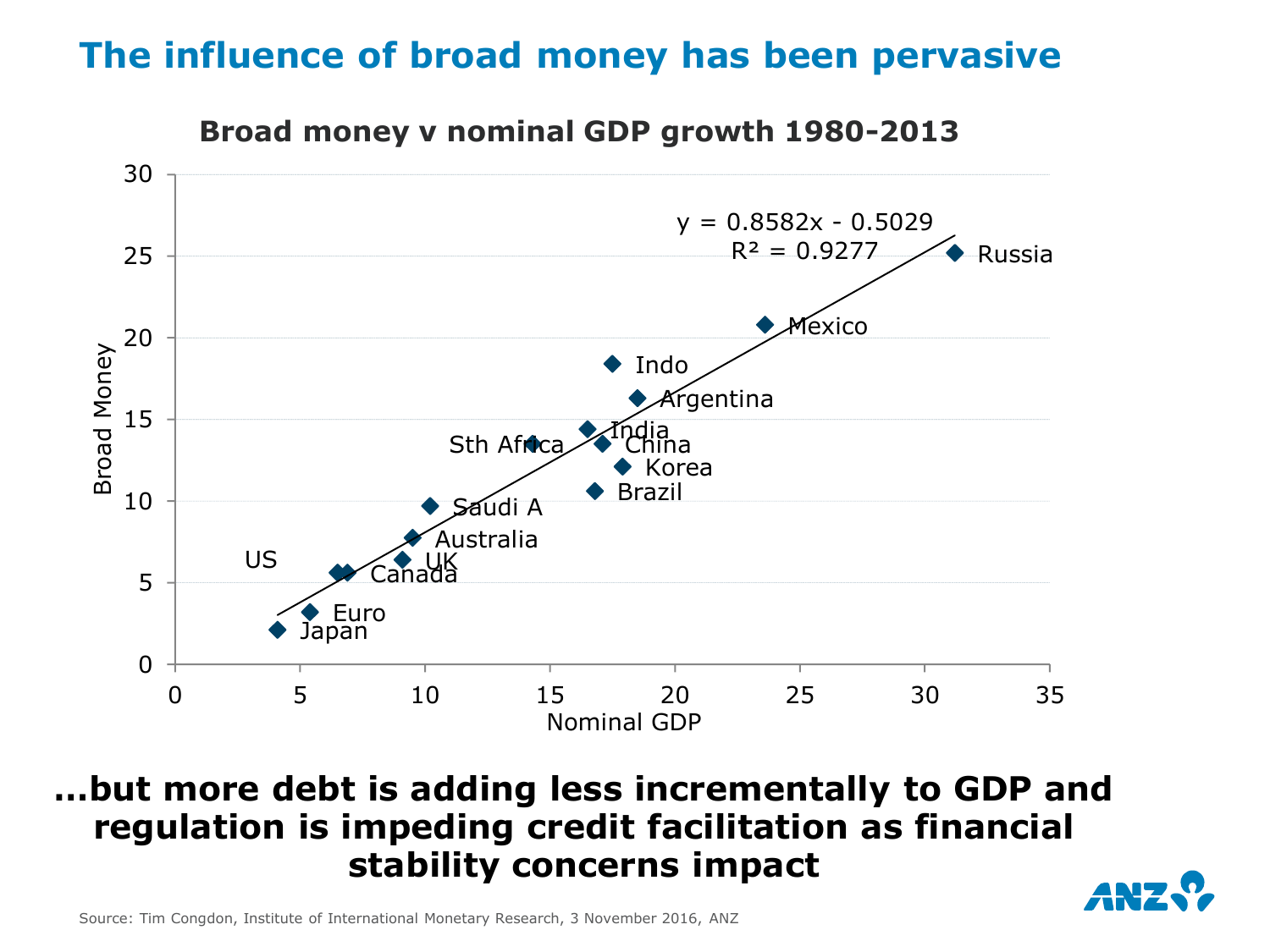## **The economic spoils have accrued more and more to capital**



- **Capital share has risen and labour has fallen**
- **We have asset price inflation but no wage inflation**
- **Society is kicking back**
- **Resentment / anger vote shaping policy direction**
- **What exactly is the policy direction** on trade, the environment, fiscal policy?
- **Is NZ immune?** Watch the kick-back vote in September Source: ANZ, IMF

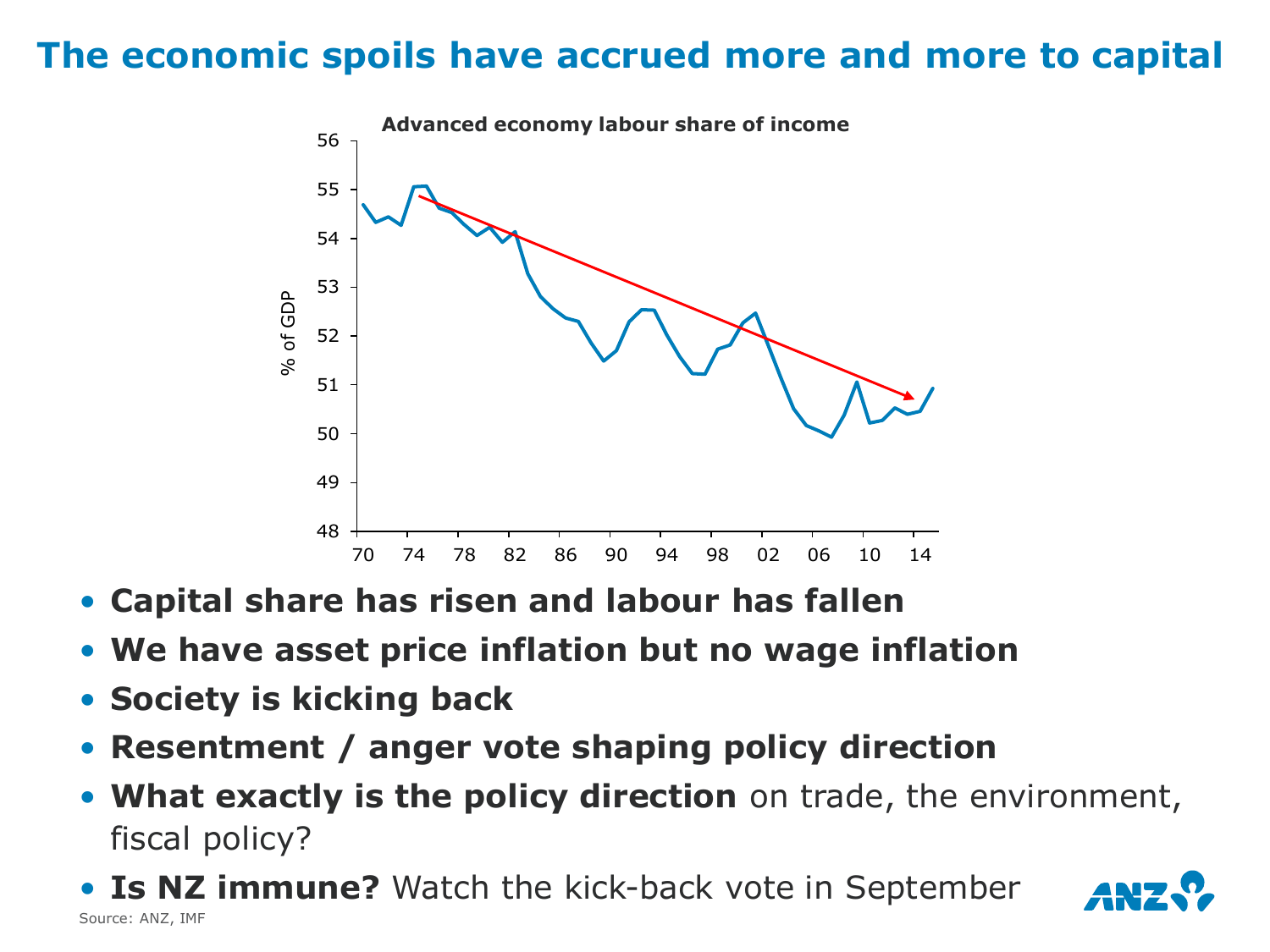## **Policy uncertainty versus market volatility**



- **Policy uncertainty is elevated.** Market measures of volatility are surprisingly low.
- **When policy uncertainty is high, firms tend to defer investment and "hold back".**
- **If policy uncertainty remains high, growth will be impacted.**
- **Trump is targeting 4% growth; IMF says 2.3%**

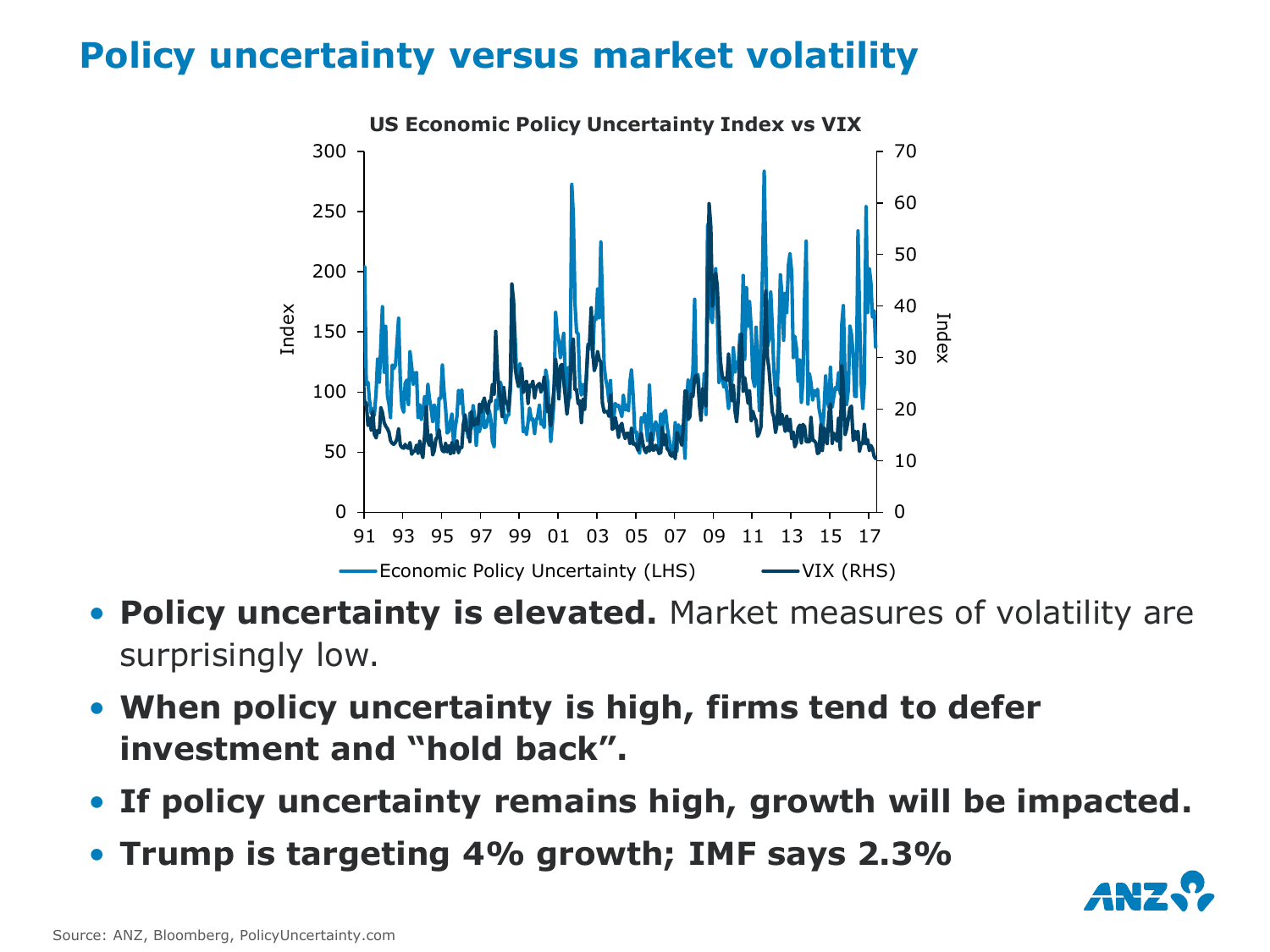#### **Little inflation but massive financial stability risks and central banks are swinging more to the latter**



- **Core inflation is low;** technology is deflationary
- **Some deflation is good**
- **Prices of necessary goods rising; fun items dropping**
- **Forget trying to get inflation up in this world;** worry about asset prices and the next accident
- **Central bank rhetoric is cautious but getting more hawkish**

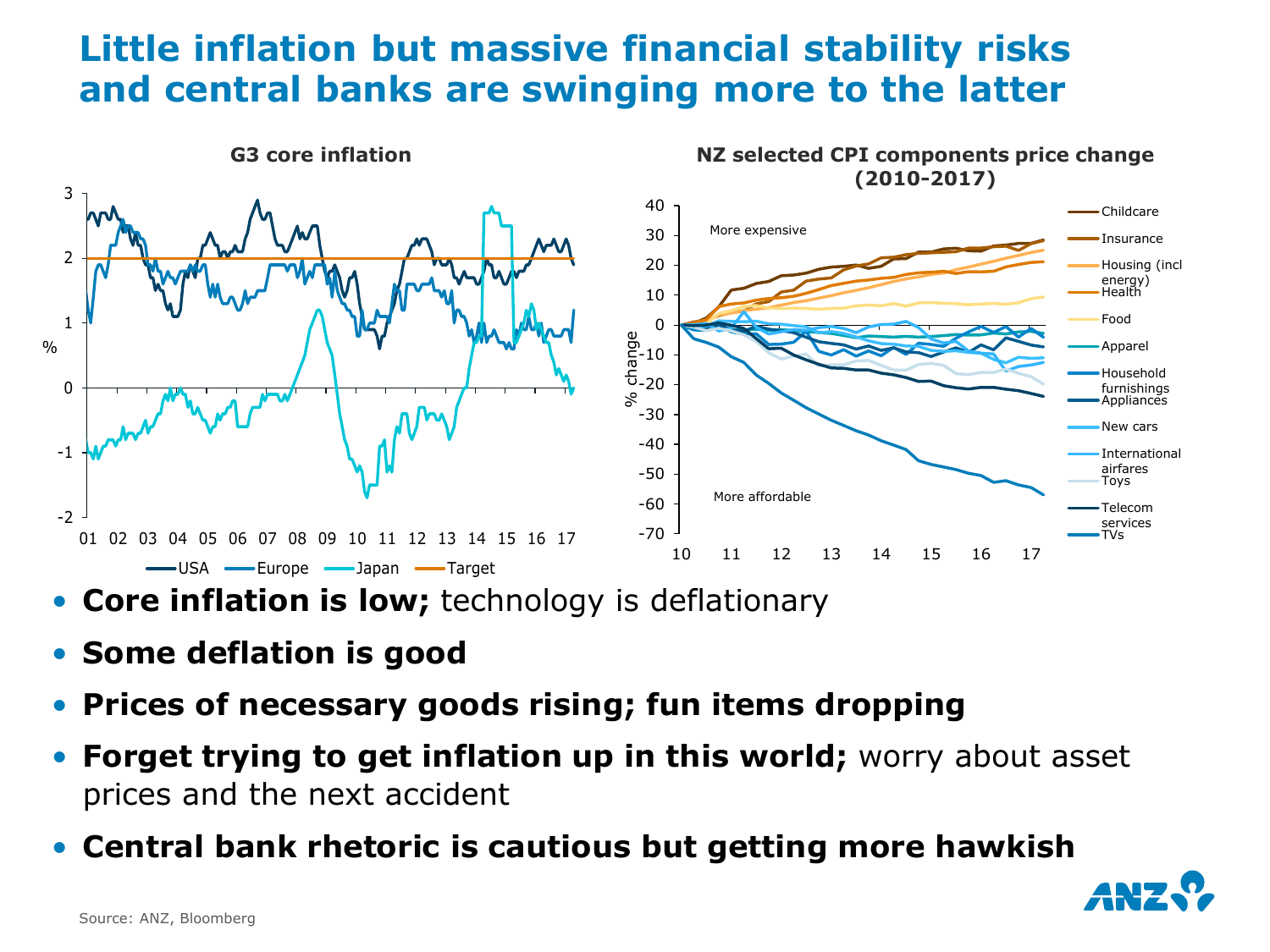## **Secular "shocks" we are dealing with**

- **Climate change**
- **Demographics**. Retirees vs millennials battle looming
- **The next empire**?
- Pick your **geopolitical bomb**
- **Liquidity versus fundamental** driven investment mantra
- **Technology:**  $1 + 1 = 11$
- **Prudential policy** (taming leverage / credit facilitation)
- **Government policy** shock
- Low inflation + mediocre growth = **low rates and returns** = smaller retirement nest egg
- What is free trade versus **fair and balanced trade**?
- How does the **resentment vote** shape business practices?
- **Social media**; **tweet risk; politics vs economics**

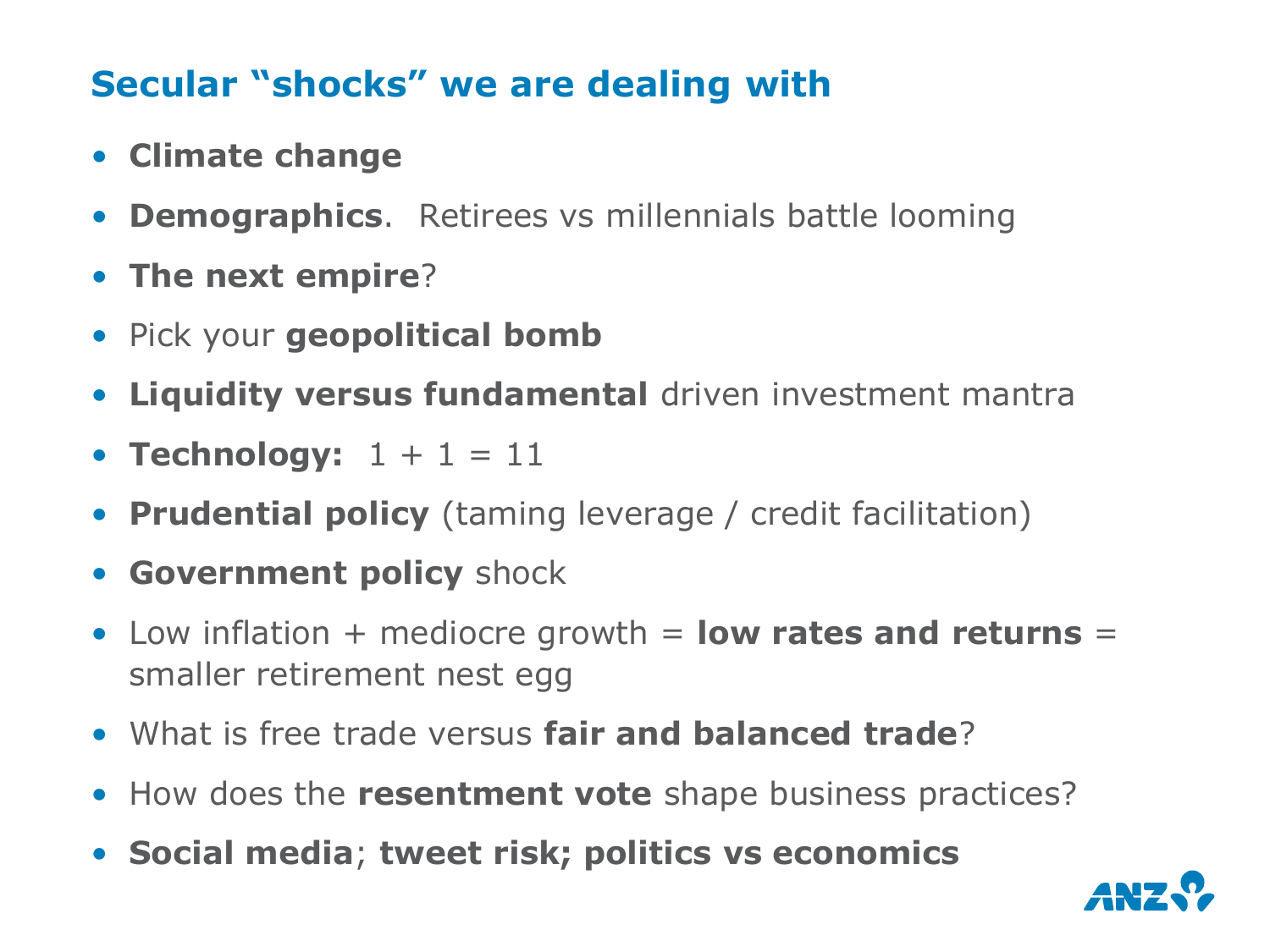## **Interim health-check**

- **Politics now "trumps" economics**
- **We have heaps of candidates for an accident**
- **The foot needs to be taken off the QE / low rate accelerator**
- **Markets like (need?) the liquidity** = a fight looms
- **A lot needs to go right to stop things going wrong**
- **The GFC bought bailouts,** quantitative easing etc, penalised savers, rewarded borrowers and encouraged more speculative risk taking. We protected the zombies
- **Has the piper really be paid?**

Glass half full version

- **China will rebalance** and that's good for NZ, bad for Oz
- **New leaders will emerge** (i.e. Macron in France though……)
- **Frameworks will evolve** (i.e. monetary policy)
- **The fourth industrial revolution** brings challenges and opportunities
- We only need a small portion of the world to be doing we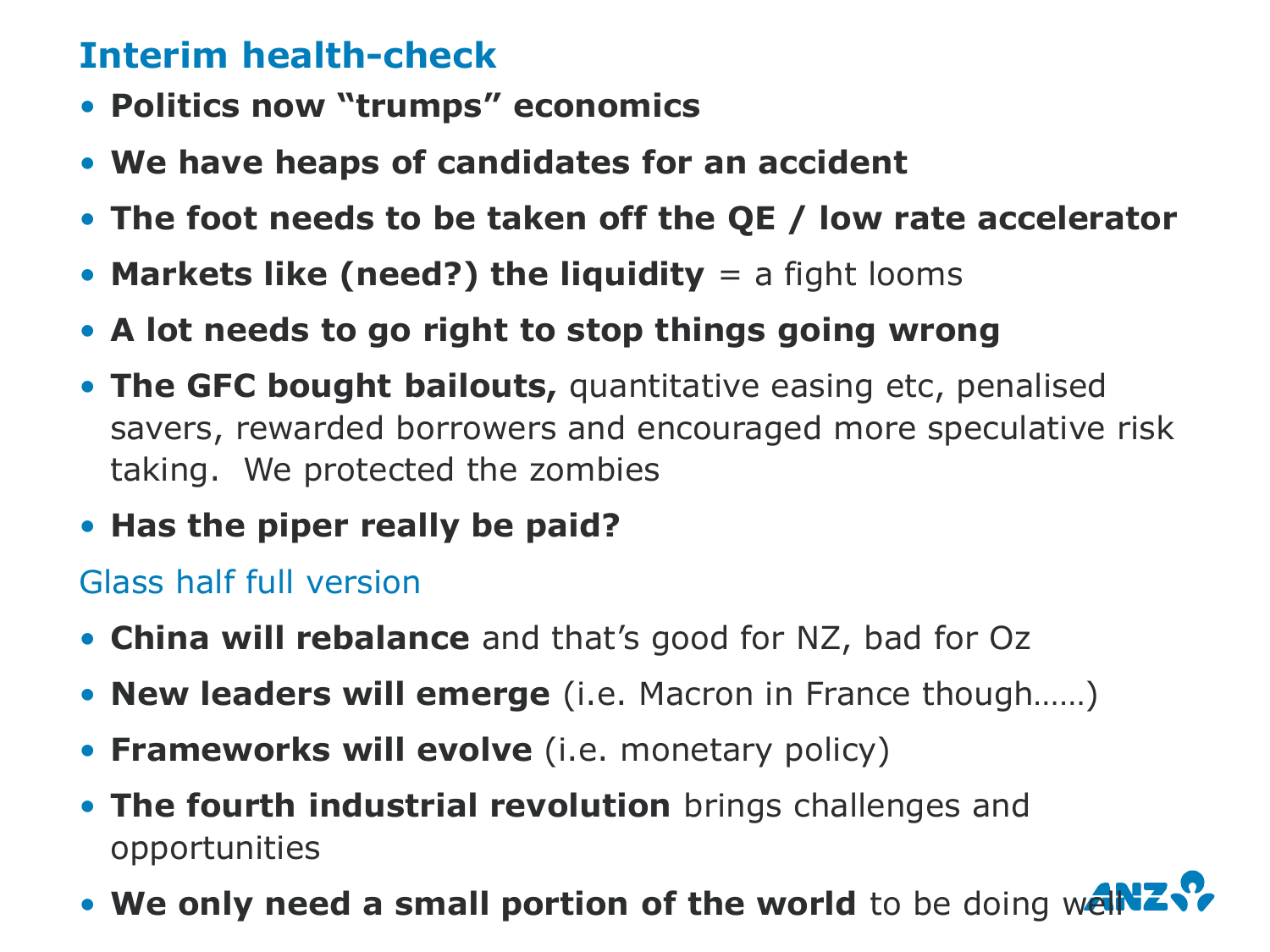## **NZ: Where house prices go, spending tends to follow**



- **Housing cycle has turned**
- **House prices are falling in Auckland**; risk it impacts spending
- **We are at "peak" construction**; capacity constrained
- **Little sign of impact** on the broader economy but...
- **Economy is transitioning** beyond "peak" construction, "peak" tourist and "peak" migrant
- **Fiscal policy**, **wages** (rising) and **terms of trade** "new" drivers

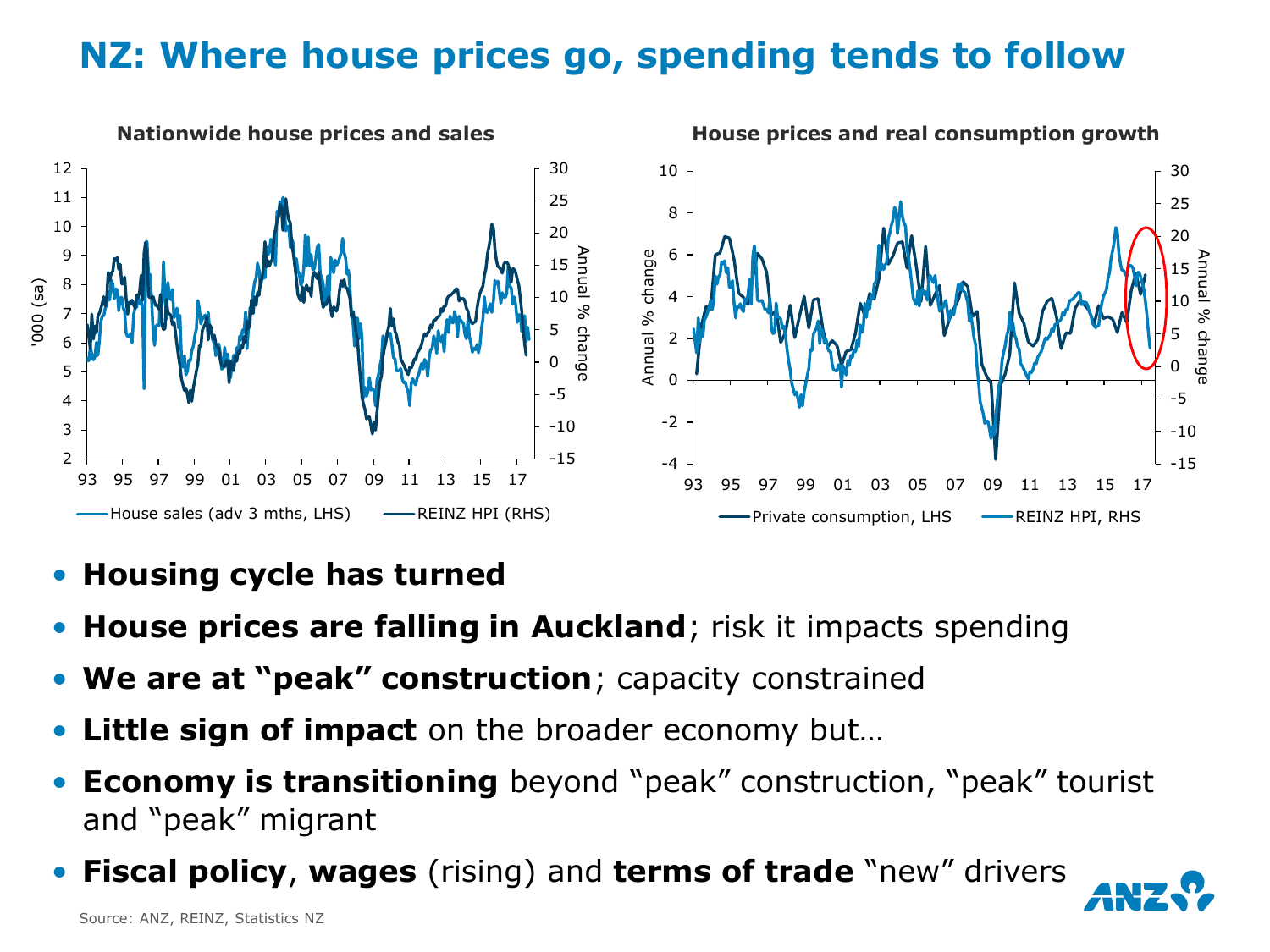#### **"Peaking" in the construction sector**



**If you can't find a builder consents stabilise; we are at peak construction**





#### **Finding skilled staff is a major issue despite an unemployment rate of 4.8%**

■% of all businesses

**House prices easing and construction costs rising is a bad combination for the development market**

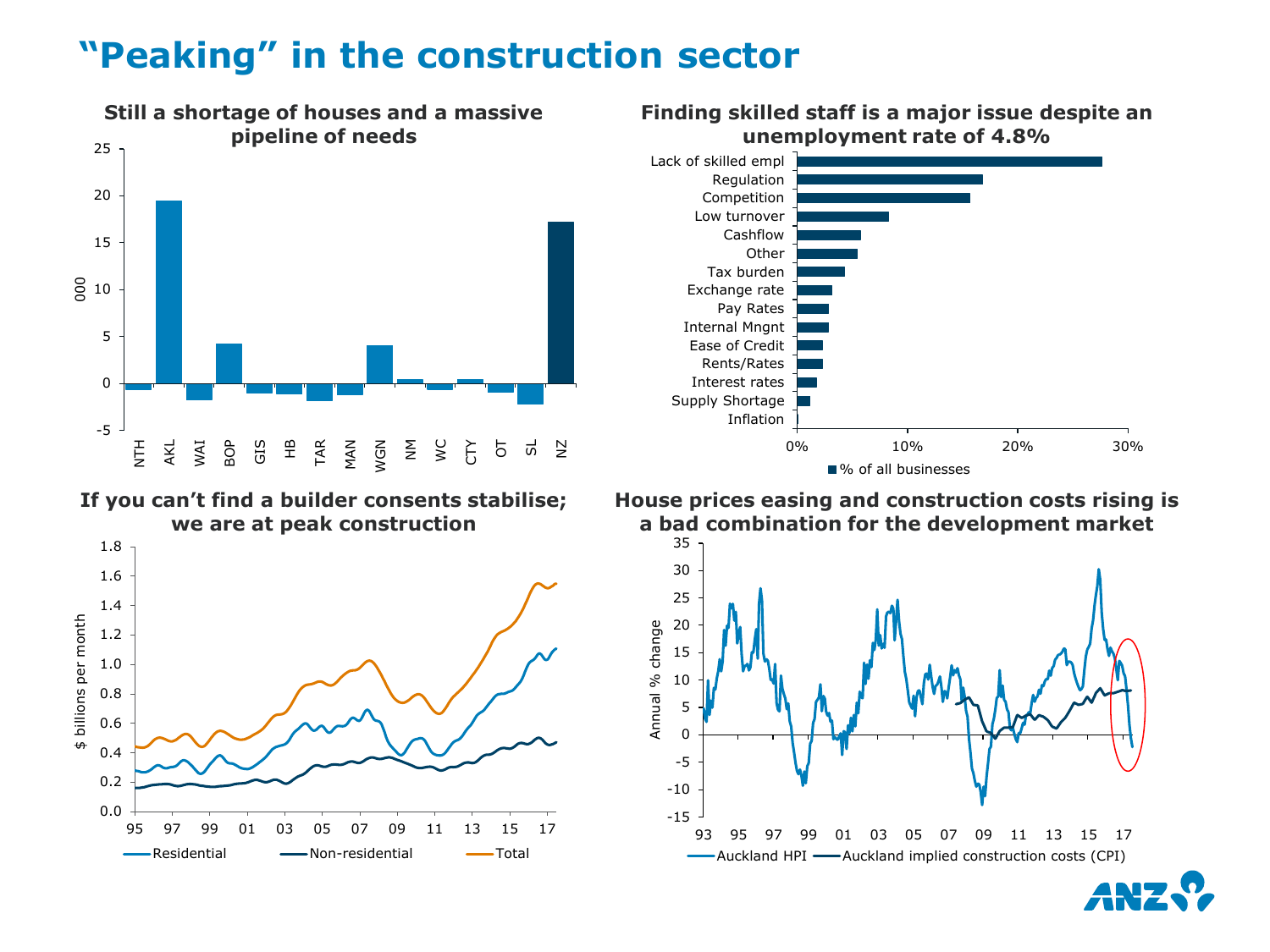#### **NZ terms of trade – a secular story…..**



- **We sell milk, import technology**
- **We sell steak, import cars**
- **We sell seafood, import clothing**
- **We sell wood, import oil**

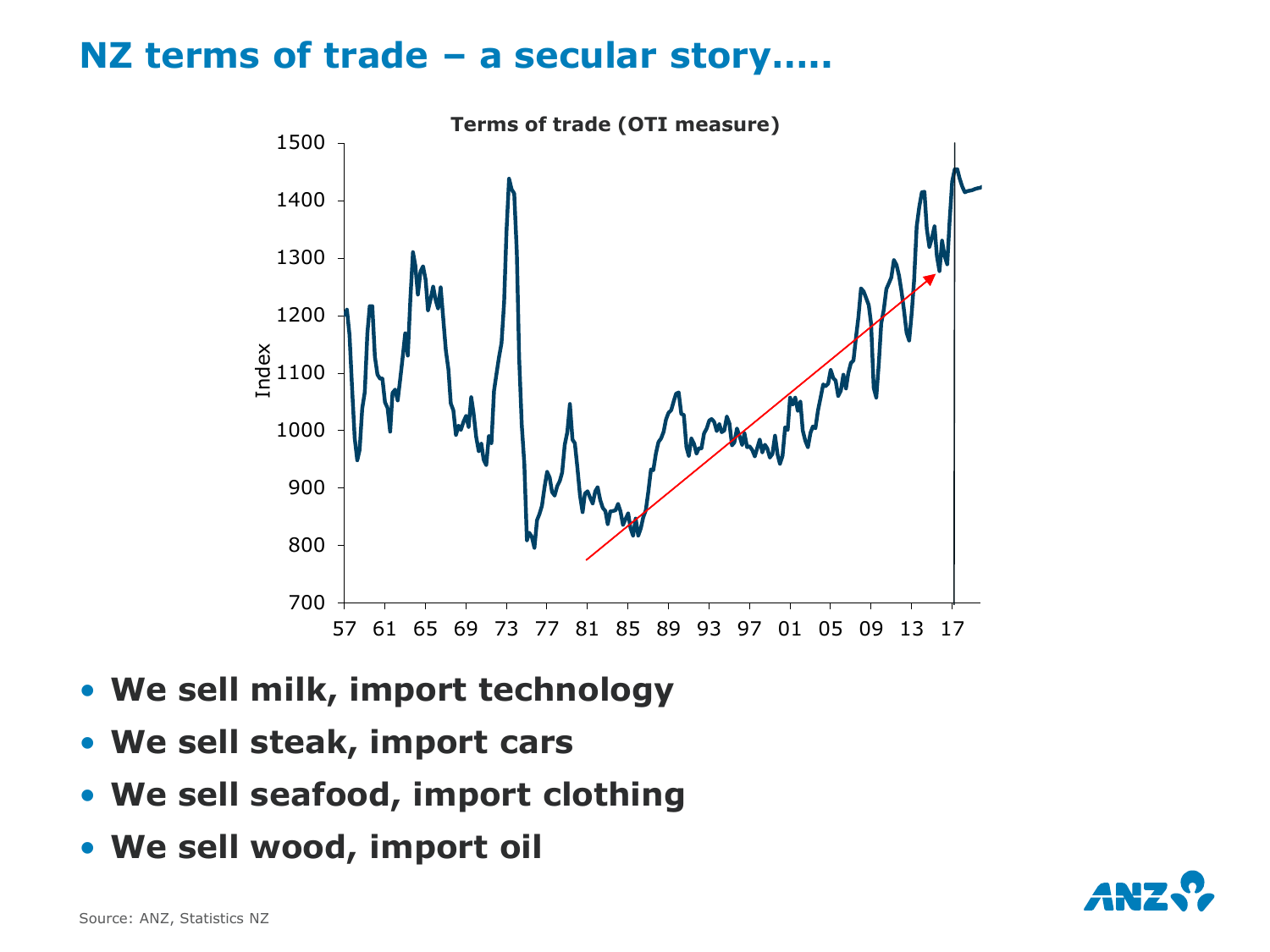#### **…..and signs of a value added one (finally)**

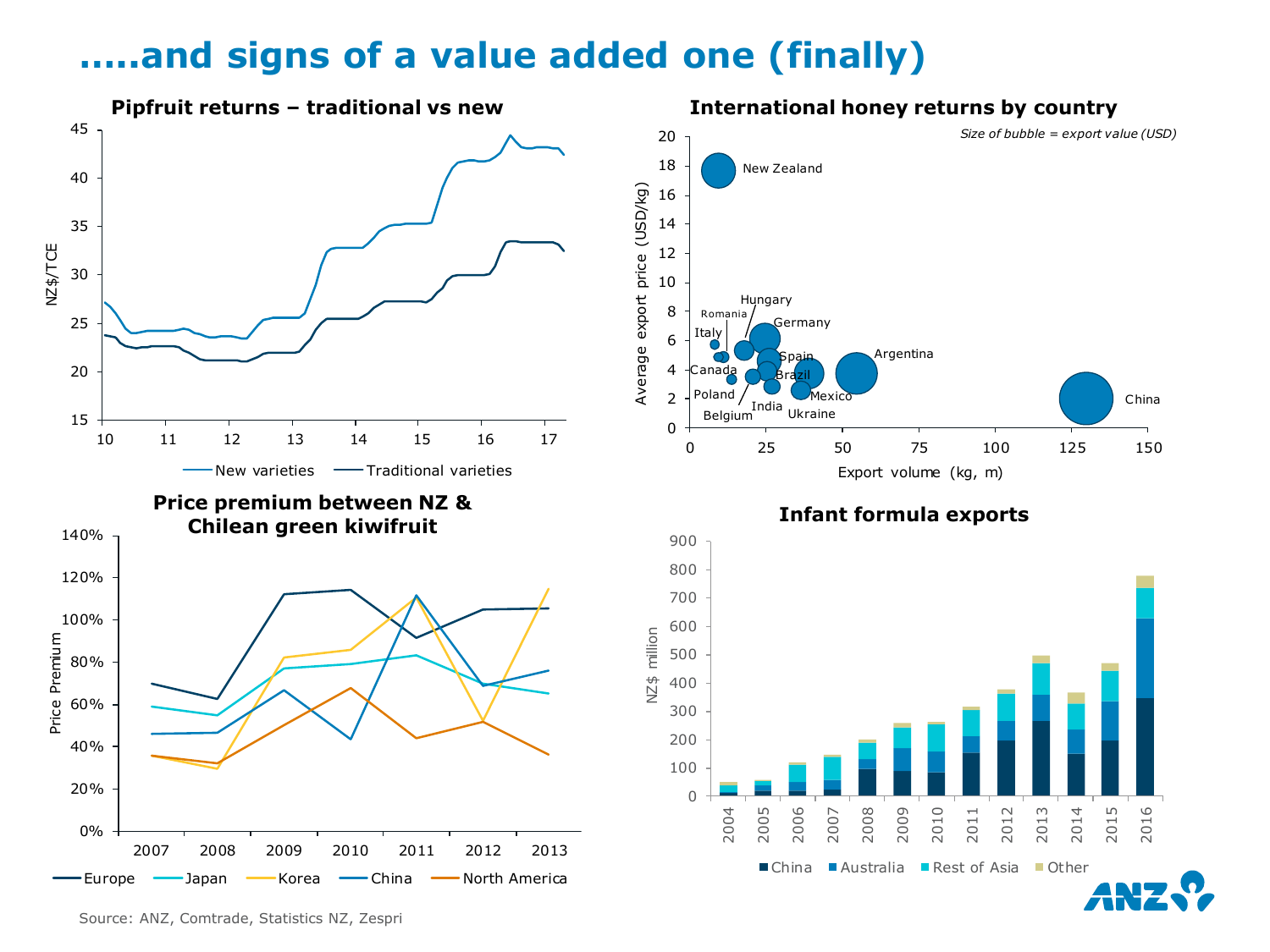#### **Realigning national saving and investment**



Source: ANZ, Statistics NZ

**If we are being told not to borrow as much overseas we need to lift domestic savings….or investment has to fall**

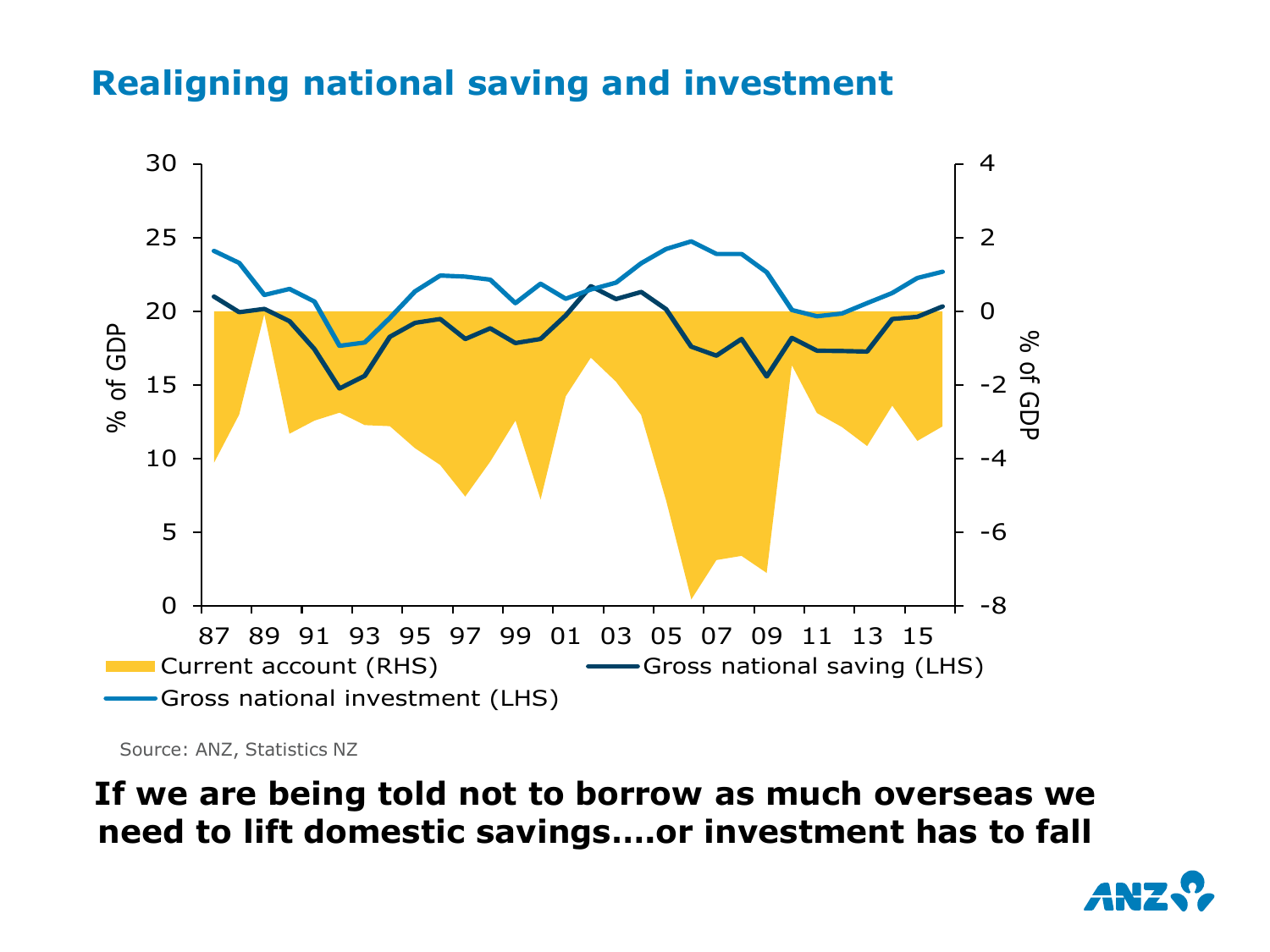#### **All the 8s: saving us from ourselves**



- **Housing boom + consumption boom = excesses build = inflation = higher rates and the Grim Reaper (recession) hits**
- **We have the housing boom and some excesses**
- **But low inflation = rates lower for longer**
- **Banks' curbing credit growth and RBNZ using prudential policy**
- **So this time it's different … we hope …**

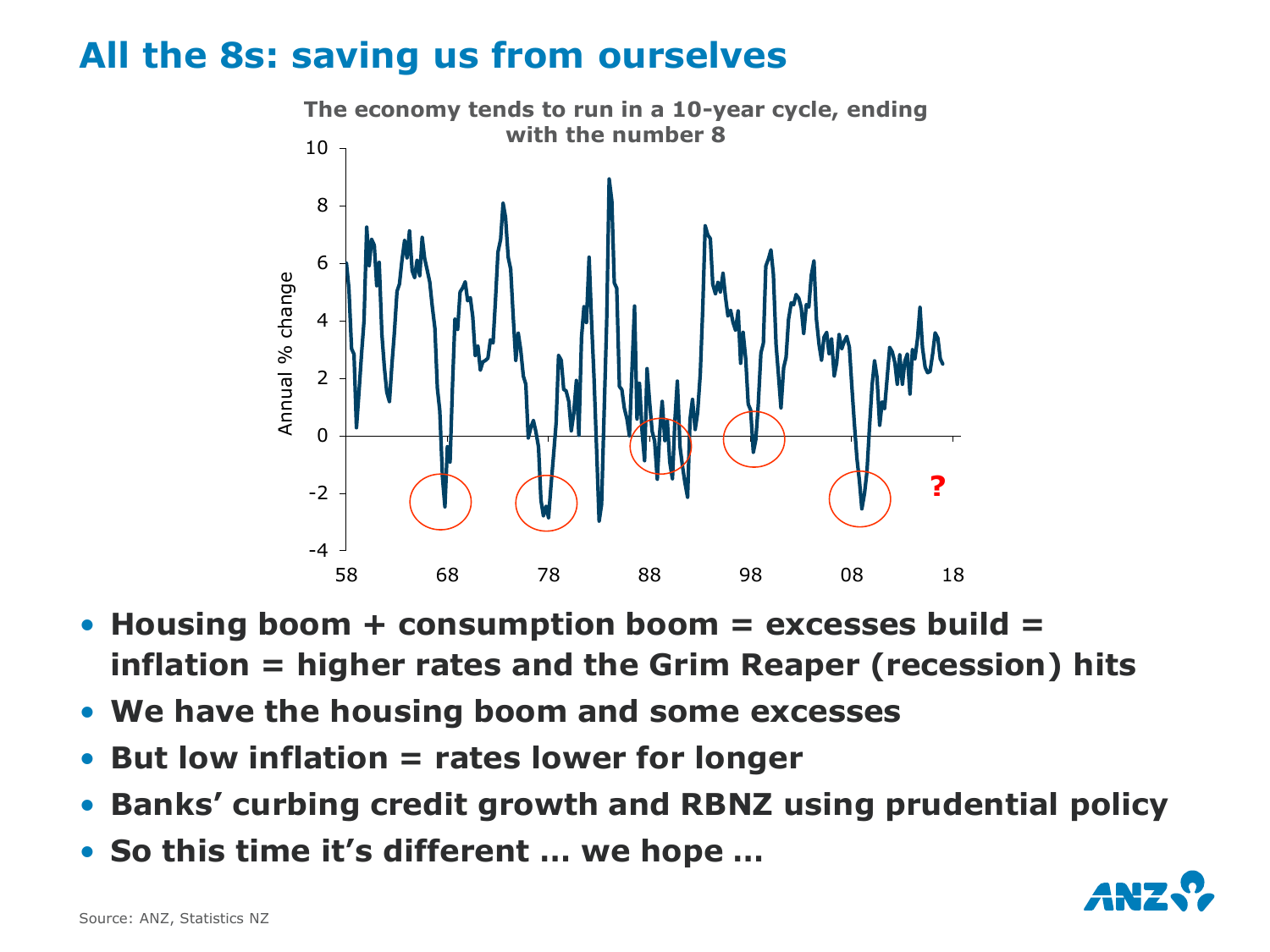### **The upshot**

- **Global economy is muddling through; growth is ok**
- **But we have the four horseman of the apocalypse**
- **And a donkey;** the globe is lacking economic leadership
- **Society wants change** but doesn't really know what change they want
- **Capitalism is being redesigned** into a social justice version
- **Central banks are erring more towards financial stability risks** = a turn in the liquidity cycle
- **A lot needs to go right to stop things going wrong**
- **It's not one way traffic;** the world will evolve
- **Business cycle + secular change = you need a good micro story**
- **NZ's housing cycle has turned;** broader economy is fine
- **Value added story finally starting to appear** for NZ.Inc
- **We need to save more**
- **Beware years ending in "8"….but this time it looks different**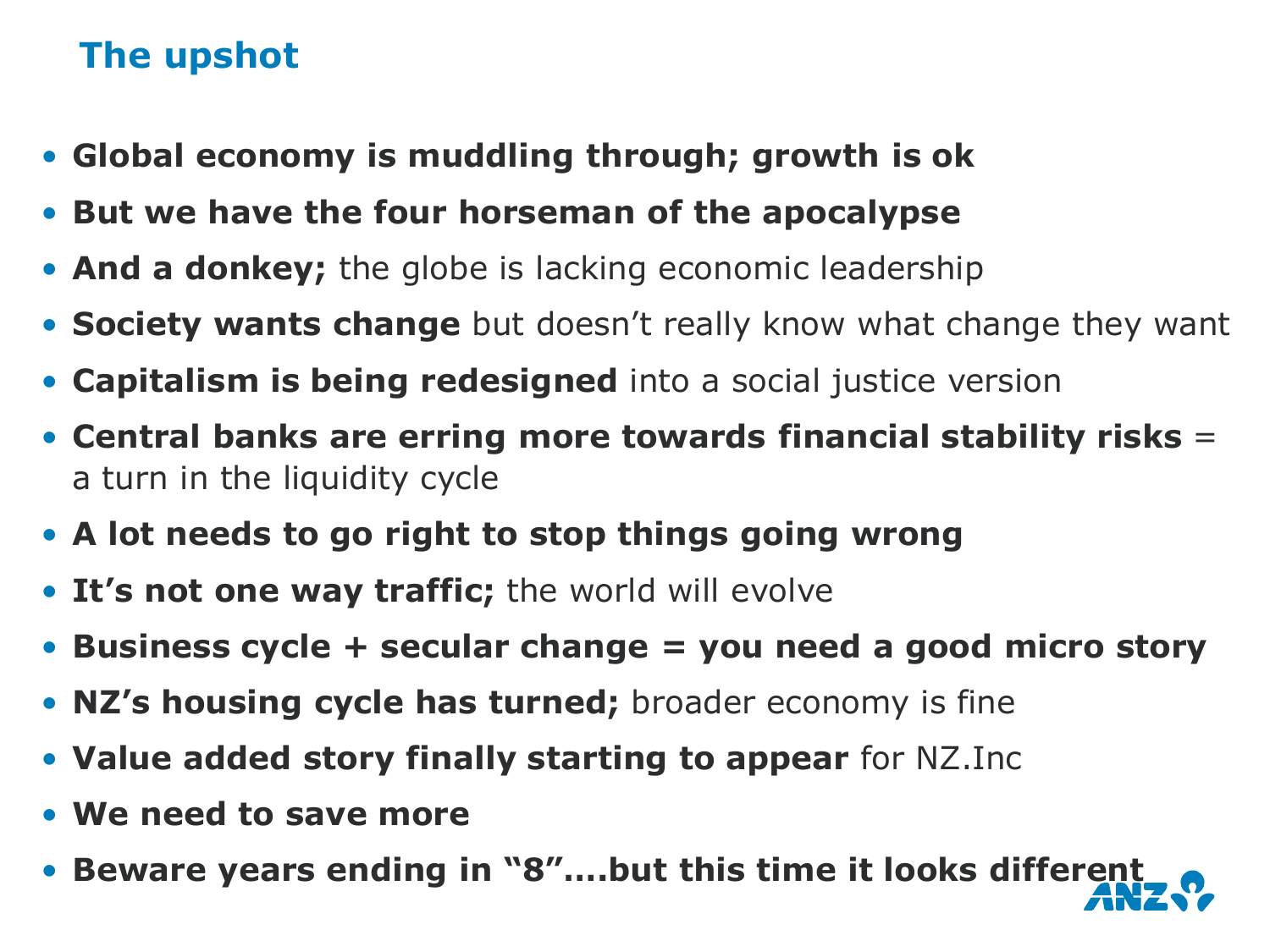# **THANK YOU**

Presented by Cameron Bagrie

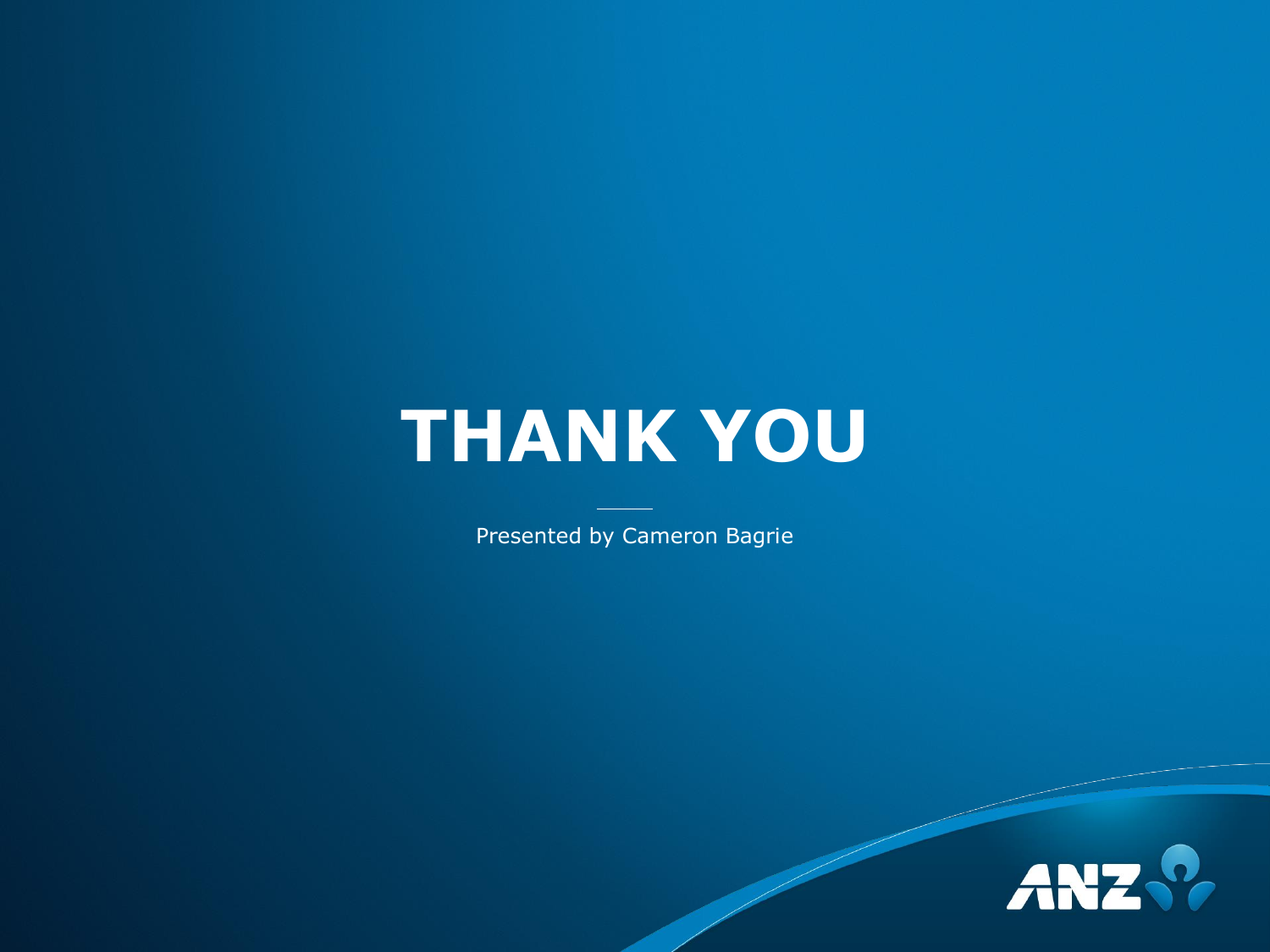#### Disclaimer

The distribution of this document or streaming of this video broadcast (as applicable, "publication") may be restricted by law in certain jurisdictions. Persons who receive this publication must inform themselves about and observe all relevant restrictions. Disclaimer for all jurisdictions, where content is authored by ANZ Research. Except if otherwise specified in section 2 below, this document is issued and distributed in your country/region by Australia and New Zealand Banking Group Limited (ABN11 005 357 522) ("ANZ"), on the basis that it is only for the information of the specified recipient or permitted user of the relevant website (collectively, "recipient"). This document is confidential and may not be reproduced, distributed or published by any recipient for any purpose. It is general information and has been prepared without taking into account the objectives, financial situation or needs of any person. Nothing in this document is intended to be an offer to sell, or a solicitation of an offer to buy, any product, security, instrument or investment, to effect any transaction or to conclude any legal act of any kind. If, despite the foregoing, any services or products referred to in this document are deemed to be offered in the jurisdiction in which this document is received or accessed, no such service or product is intended for nor available to persons resident in that jurisdiction if it would be contradictory to local law or regulation. Such local laws, regulations and other limitations always apply with nonexclusive jurisdiction of local courts. Certain financial products may be subject to mandatory clearing, regulatory reporting and/or other related obligations. These obligations may vary by jurisdiction and be subject to frequent amendment. Before making an investment decision, recipients should seek independent financial, legal, tax and other relevant advice having regard to their particular circumstances. . The views and recommendations expressed in this publication are the author's. They are based on information known by the author and on sources which the author believes to be reliable, but may involve material elements of subjective judgement and analysis. Unless specifically stated otherwise: they are current on the date of this publication and are subject to change without notice; and, all price information is indicative only. Any of the views and recommendations which comprise estimates, forecasts or other projections, are subject to significant uncertainties and contingencies that cannot reasonably be anticipated. On this basis, such views and recommendations may not always be achieved or prove to be correct. Indications of past performance in this publication will not necessarily be repeated in the future. No representation is being made that any investment will or is likely to achieve profits or losses similar to those achieved in the past, or that significant losses will be avoided. Additionally, this publication may contain 'forward looking statements'. Actual events or results or actual performance may differ materially from those reflected or contemplated in such forward looking statements. All investments entail a risk and may result in both profits and losses. Foreign currency rates of exchange may adversely affect the value, price or income of any products or services described in this publication. The products and services described in this publication are not suitable for all investors, and transacting in these products or services may be considered risky. ANZ and its related bodies corporate and affiliates, and the officers, employees, contractors and agents of each of them (including the author) ("Affiliates"), do not make any representation as to the accuracy, completeness or currency of the views or recommendations expressed in this publication. Neither ANZ nor its Affiliates accept any responsibility to inform you of any matter that subsequently comes to their notice, which may affect the accuracy, completeness or currency of the information in this publication. Except as required by law, and only to the extent so required: neither ANZ nor its Affiliates warrant or guarantee the performance of any of the products or services described in this publication or any return on any associated investment; and, ANZ and its Affiliates expressly disclaim any responsibility and shall not be liable for any loss, damage, claim, liability, proceedings, cost or expense ("Liability") arising directly or indirectly and whether in tort (including negligence), contract, equity or otherwise out of or in connection with this publication. If this publication has been distributed by electronic transmission, such as e-mail, then such transmission cannot be guaranteed to be secure or error-free as information could be intercepted, corrupted, lost, destroyed, arrive late or incomplete, or contain viruses. ANZ and its Affiliates do not accept any Liability as a result of electronic transmission of this publication. ANZ and its Affiliates may have an interest in the subject matter of this publication as follows: They may receive fees from customers for dealing in the products or services described in this publication, and their staff and introducers of business may share in such fees or receive a bonus that may be influenced by total sales. They or their customers may have or have had interests or long or short positions in the products or services described in this publication, and may at any time make purchases and/or sales in them as principal or agent. They may act or have acted as market-maker in products described in this publication.

ANZ and its Affiliates may rely on information barriers and other arrangements to control the flow of information contained in one or more business areas within ANZ or within its Affiliates into other business areas of ANZ or of its Affiliates. This document is published in accordance with ANZ's policies on Conflicts of Interest and Information Barriers. Please contact your ANZ point of contact with any questions about this publication including for further information on these disclosures of interest.

**Country/region specific information: Australia.** This publication is distributed in Australia by ANZ. ANZ holds an Australian Financial Services licence no. 234527. A copy of ANZ's Financial Services Guide is available at http://www.anz.com/documents/AU/aboutANZ/FinancialServicesGuide.pdf and is available upon request from your ANZ point of contact. If trading strategies or recommendations are included in this publication, they are solely for the information of 'wholesale clients' (as defined in section 761G of the Corporations Act 2001 *Cth*). Persons who receive this publication must inform themselves about and observe all relevant restrictions. **Brazil.** This publication is distributed in Brazil by ANZ on a cross border basis and only following request by the recipient. No securities are being offered or sold in Brazil under this publication, and no securities have been and will not be registered with the Securities Commission - CVM. **Brunei.**  Japan. Kuwait. Malaysia. Switzerland. Taiwan. This publication is distributed in each of Brunei, Japan, Kuwait, Malaysia, Switzerland and Taiwan by ANZ on a cross-border basis. Cambodia. APS222 Disclosure. The recipient acknowledges that although ANZ Royal Bank (Cambodia) Ltd. is a subsidiary of ANZ, it is a separate entity to ANZ and the obligations of ANZ Royal Bank (Cambodia) Ltd. do not constitute deposits or other liabilities of ANZ and ANZ is not required to meet the obligations of ANZ Royal Bank (Cambodia) Ltd. **European Economic Area ("EEA"): United Kingdom.** ANZ in the United Kingdom is authorised by the Prudential Regulation Authority ("PRA"). Subject to regulation by the Financial Conduct Authority ("FCA") and limited regulation by the PRA. Details about the extent of our regulation by the PRA are available from us on request. This publication is distributed in the United Kingdom by ANZ solely for the information of persons who would come within the FCA definition of "eligible counterparty" or "professional client". It is not intended for and must not be distributed to any person who would come within the FCA definition of "retail client". Nothing here excludes or restricts any duty or liability to a customer which ANZ may have under the UK Financial Services and Markets Act 2000 or under the regulatory system as defined in the Rules of the PRA and the FCA. **Germany.** This publication is distributed in Germany by the Frankfurt Branch of ANZ solely for the information of its clients. Other EEA countries. This publication is distributed in the EEA by ANZ Bank (Europe) Limited ("ANZBEL") which is authorised by the PRA and regulated by the FCA and the PRA in the United Kingdom, to persons who would come within the FCA definition of "eligible counterparty" or "professional client" in other countries in the EEA. This publication is distributed in those countries solely for the information of such persons upon their request. It is not intended for, and must not be distributed to, any person in those countries who would come within the FCA definition of "retail client". **Fiji.** For Fiji regulatory purposes, this publication and any views and recommendations are not to be deemed as investment advice. Fiji investors must seek licensed professional advice should they wish to make any investment in relation to this publication. Hong Kong. This publication is issued or distributed in Hong Kong by the Hong Kong branch of ANZ, which is registered at the Hong Kong Monetary Authority to conduct Type 1 (dealing in securities), Type 4 (advising on securities) and Type 6 (advising on corporate finance) regulated activities. The contents of this publication have not been reviewed by any regulatory authority in Hong Kong. If in doubt about the contents of this publication, you should obtain independent professional advice.